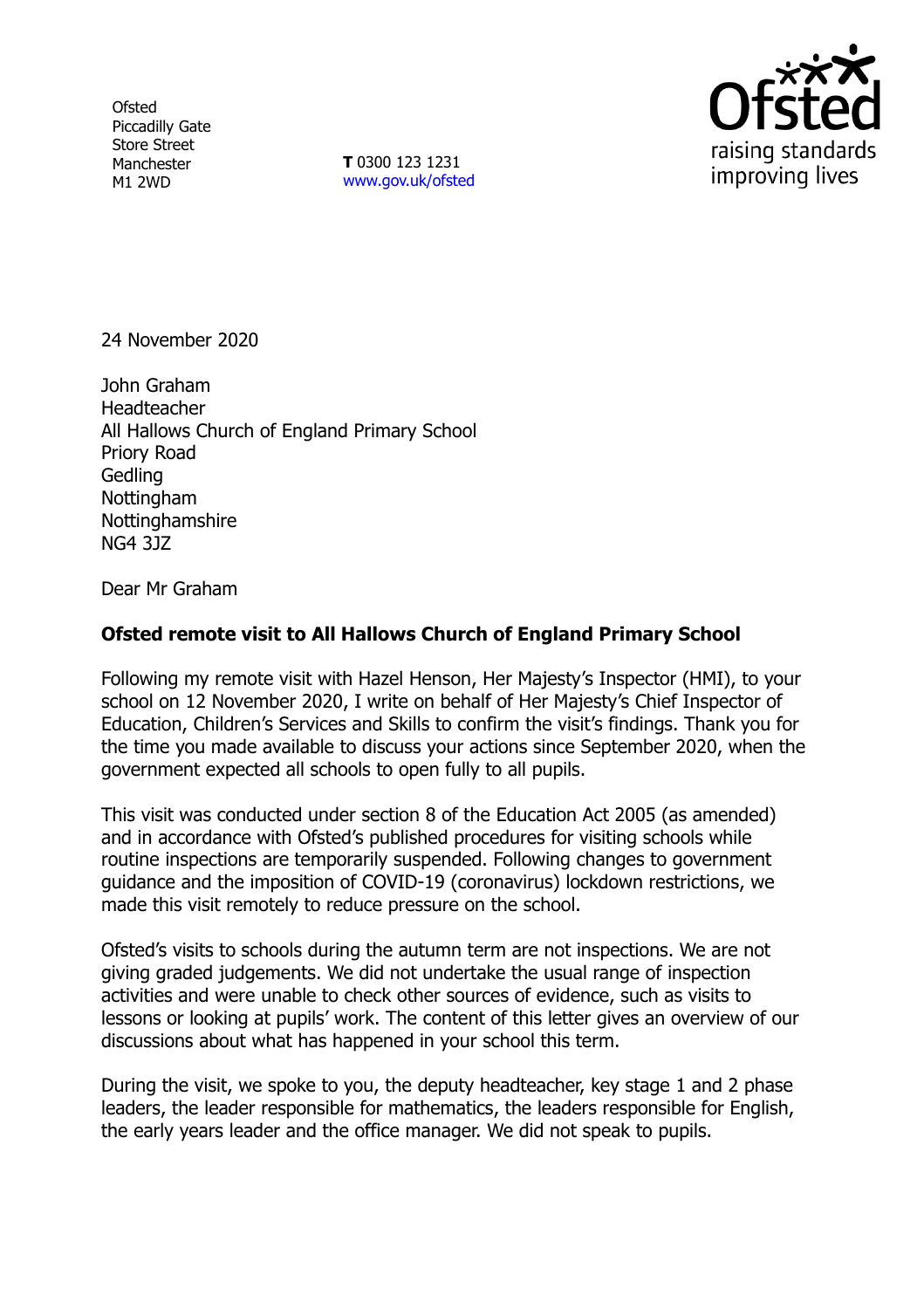

## **Context**

Her Majesty's Chief Inspector of Education, Children's Services and Skills is leading Ofsted's work into how England's education system is managing the return to full education for pupils, following an extended break in formal schooling due to the COVID-19 pandemic.

In undertaking this focused work, HMI are visiting a broad range of schools. HMI will visit a sample of:

- approximately 1,200 schools across all Ofsted grades (outstanding, good, requires improvement and inadequate)
- maintained schools, academies and free schools, special schools and centres of alternative provision, including those in cities, and coastal, town or rural communities.

The information from this visit will feed into Ofsted's national reporting so that the insights can be shared with the government and the education sector. We did not find any significant concerns during the visit. In such a case, an inspection report would be published on our website and available to parents and carers.

We did not consider your response to COVID-19 during the spring and summer terms 2020, when the school was not open to all pupils.

## **From this visit, inspectors noted that:**

- A small number of pupils have had to work from home since the start of term.
- **Pupils are studying the school's usual curriculum. Leaders have changed the** way that computing is taught due to the demand on resources. Teachers now deliver computing as a separate lesson, rather than through other subjects.
- Teachers have assessed all pupils in reading. Leaders have no significant concerns about gaps in pupils' knowledge and understanding. A small number of pupils in Years 3 and 4 are receiving extra support to catch up in phonics.
- $\blacksquare$  Teachers have checked what pupils can remember in writing. Some pupils have forgotten how to use different types of punctuation, such as capital letters and full stops. Teachers are revisiting this knowledge and giving pupils more time to practise writing.
- $\blacksquare$  In mathematics, teachers' checks show that some younger pupils are not as confident at forming numbers as they used to be. Some older pupils have forgotten the multiplication facts they need to solve calculations quickly. Leaders have made sure that these pupils receive extra support from teaching assistants to help them improve.